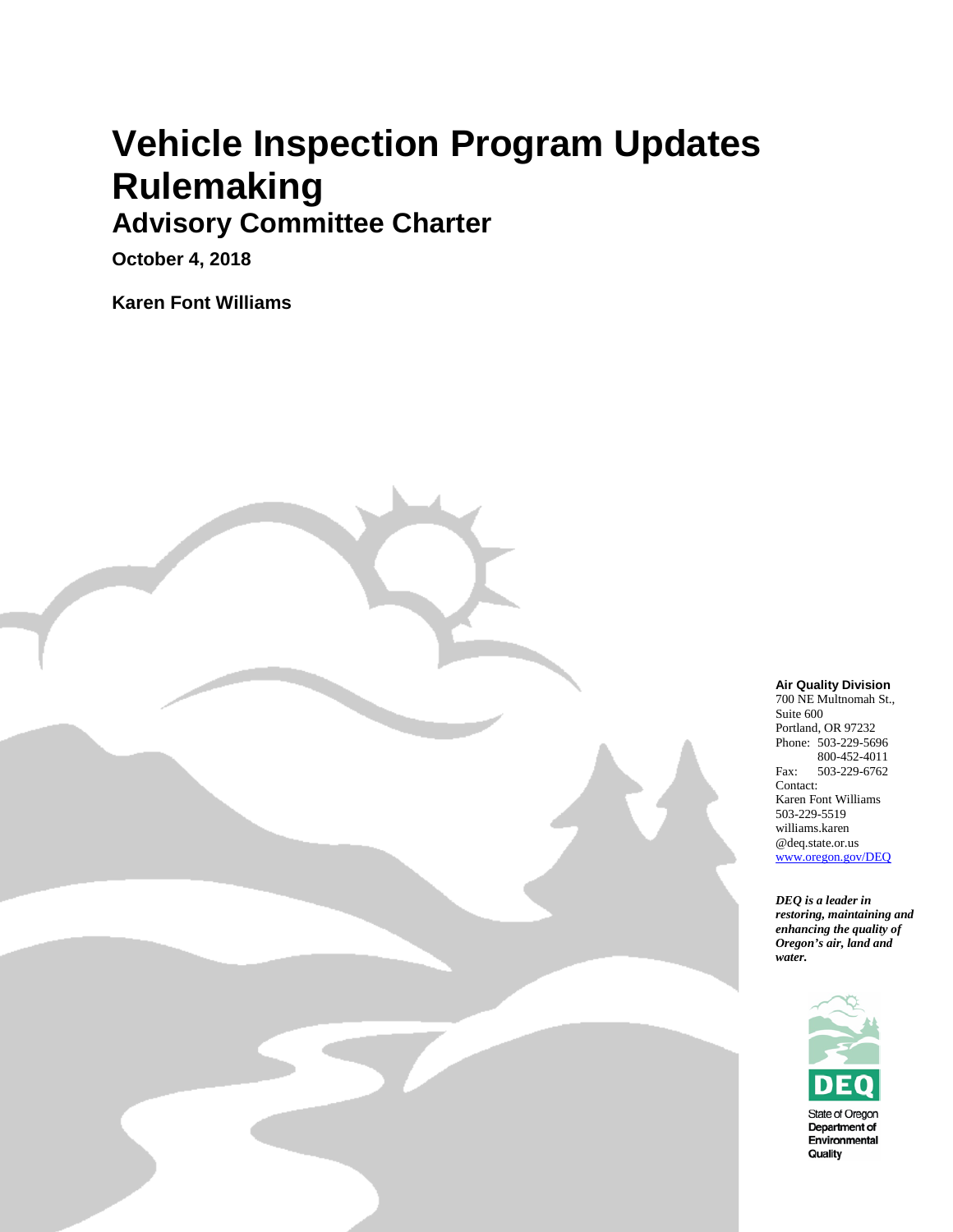Documents can be provided upon request in an alternate format for individuals with disabilities or in a language other than English for people with limited English skills. To request a document in another format or language, call DEQ in Portland at 503-229-5696, or toll-free in Oregon at 1-800-452-4011, ext. 5696; or email <u>deqinfo@deq.state.or.us</u>.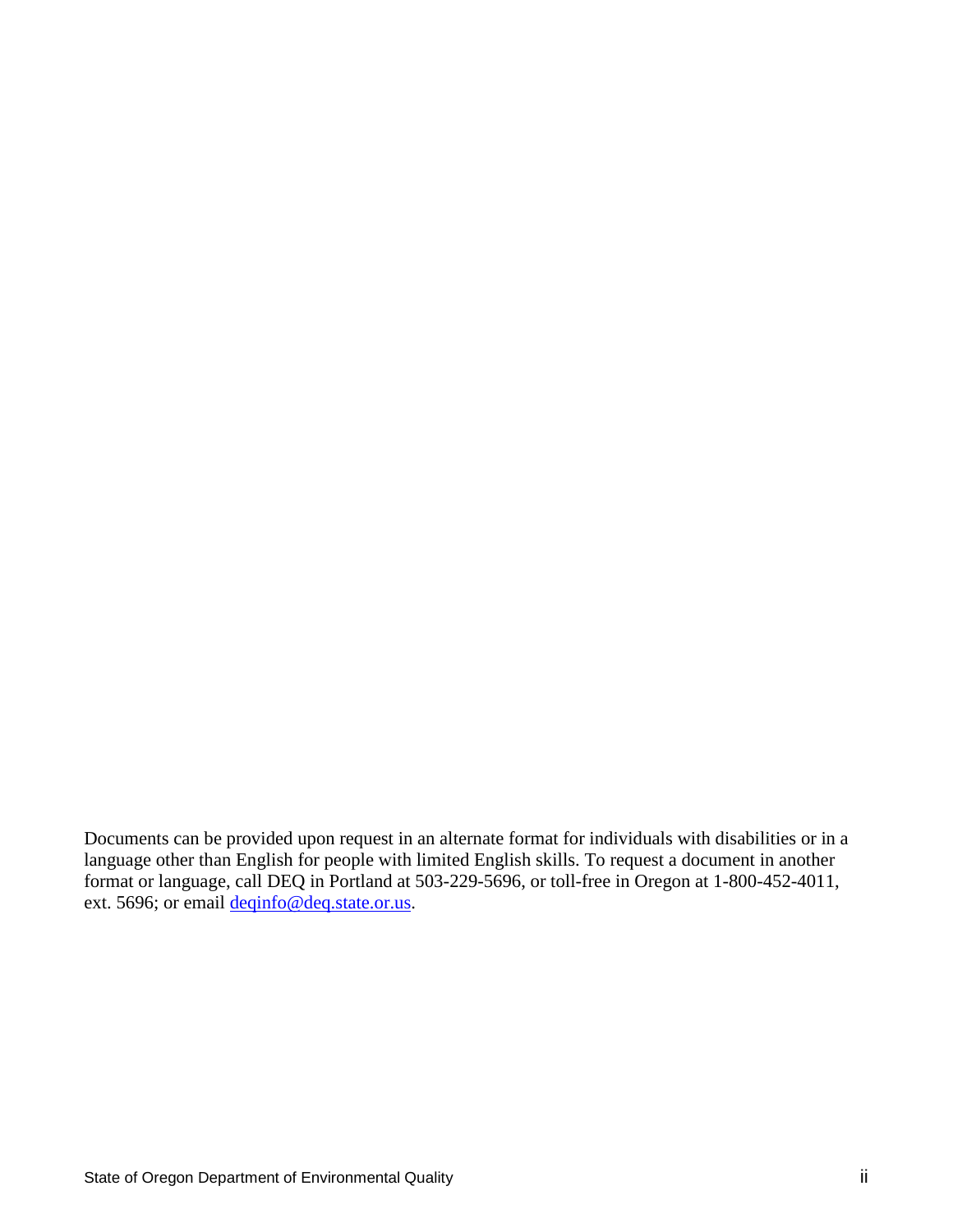# <span id="page-2-0"></span>**Table of Contents**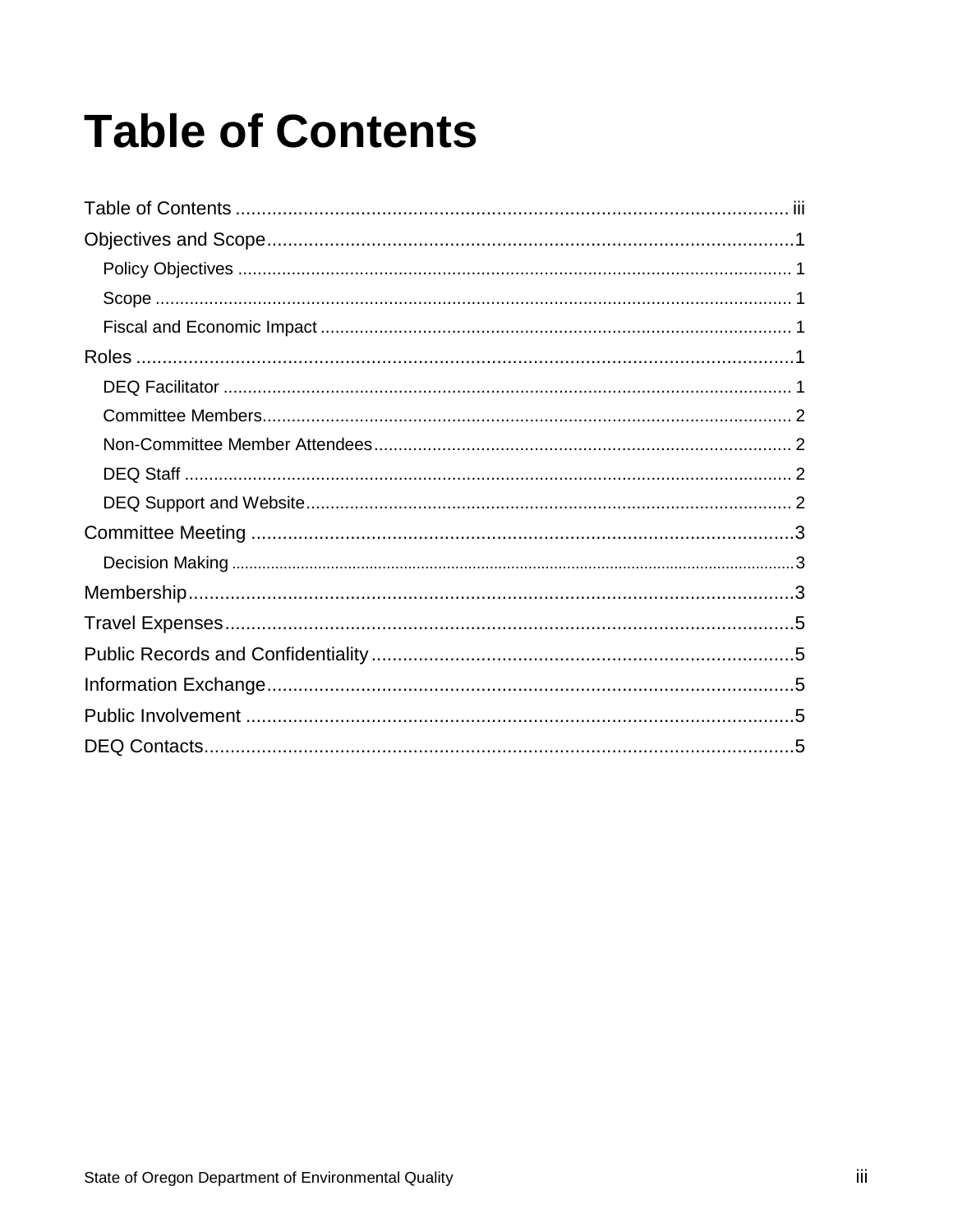### <span id="page-3-0"></span>**Objectives and Scope**

#### <span id="page-3-1"></span>**Policy Objectives**

Oregon DEQ's vehicle inspection program helps to keep pollution levels below the U.S. Environmental Protection Agency's allowable standards by ensuring that vehicles' emission control systems are maintained over the life of the vehicle. The Vehicle Inspection Program operates in the Portland and Medford areas. The proposed rule revisions will remove and update references to vehicle testing procedures and increase the fee for a certificate of compliance.

#### <span id="page-3-2"></span>**Scope**

The scope of the proposed rule revisions encompasses only the VIP fee increase and procedure updates. The scope of the proposed rule revisions does not include changes to the vehicle inspection area boundaries, types of vehicles tested, or model years tested.

The purpose of the advisory committee is to help DEQ evaluate the fiscal and economic effects from the proposed rule changes on individuals, businesses and small businesses.

#### <span id="page-3-3"></span>**Fiscal and Economic Impact**

ORS 183.333 requires that DEQ ask the committee to consider the fiscal and economic impact of the proposed rules including:

- Whether the rules will have a fiscal impact, and if so, what the extent of that impact will be.
- Whether the rules will have a significant adverse impact on small businesses, and if so, how DEO can reduce the rules' negative fiscal impact on small businesses.

### <span id="page-3-4"></span>**Roles**

#### <span id="page-3-5"></span>**DEQ Facilitator**

The facilitator:

- Encourages open, candid and robust dialogue;
- Starts and ends the meetings and agenda items on time;
- Encourages innovation by listening to all ideas; and
- Recognizes when the discussion is outside the scope of the meeting and steers the discussion back to the focus of the meeting.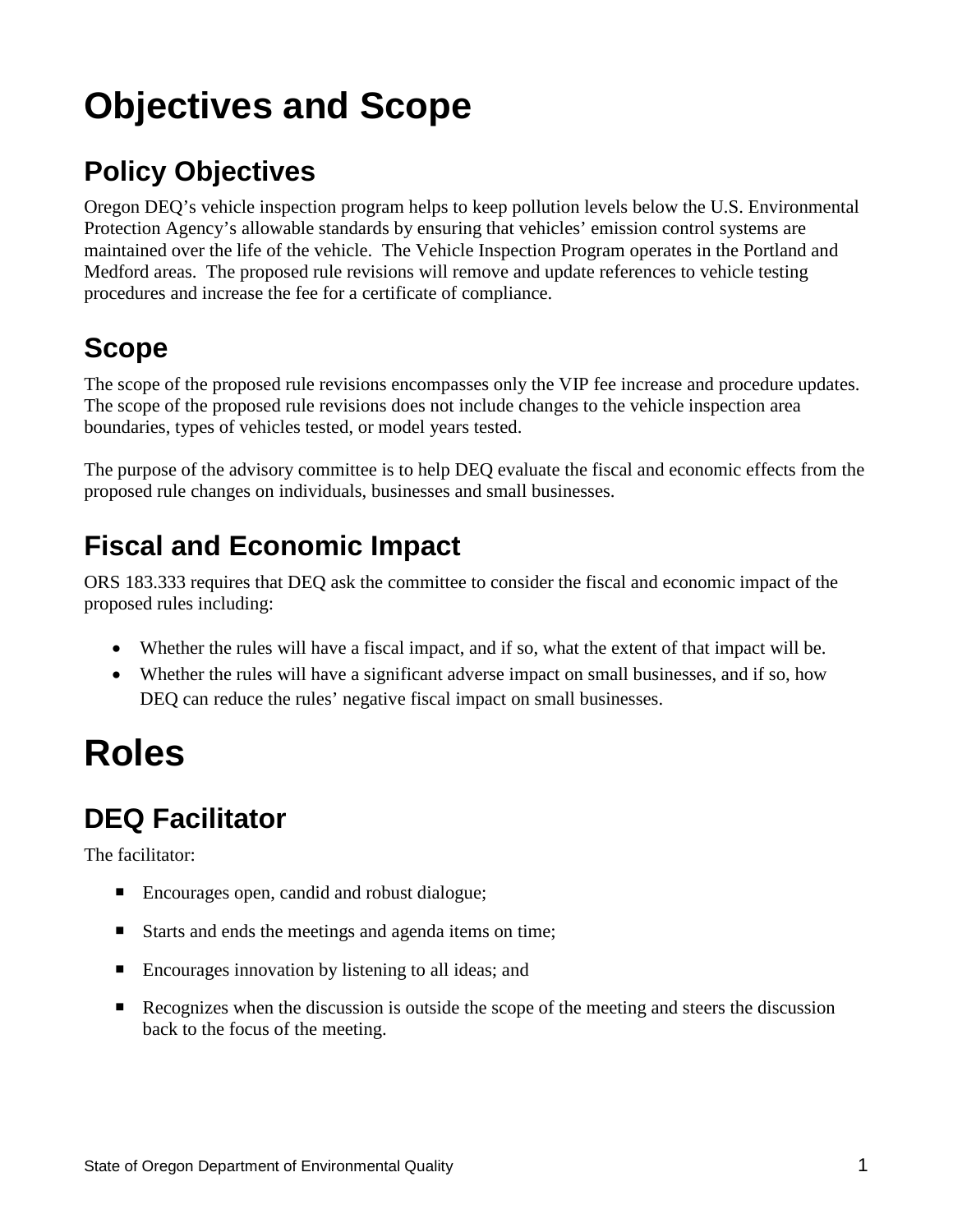#### <span id="page-4-0"></span>**Committee Members**

DEQ has scheduled only one meeting for this advisory committee. Advisory committee members who cannot attend the meeting may assign an alternate. If a member's absence is unavoidable, please notify the DEQ project manager.

The committee member:

- Prepares for and sets aside time for the meeting;
- Provides DEQ staff with copies of relevant research and documentation cited during the meeting;
- Stays focused on the specific agenda topics for each meeting;
- Comments constructively and in good faith;
- Treats everyone and his or her opinions with respect;
- Allows one person to speak at a time;
- Is courteous by not engaging in sidebar discussions; and
- Avoids representing to the public or media the views of any other committee member or the committee as a whole.

#### <span id="page-4-1"></span>**Non-Committee Member Attendees**

Those who attend the committee meetings, but are not members of the committee are there only to observe and not to actively participate. If non-committee members are present at a meeting, and time allows, DEQ may allow non-members to ask questions about material presented.

#### <span id="page-4-2"></span>**DEQ Staff**

DEQ is committed to making the most effective use of committee member's time by:

- Establishing clear committee goals, meeting objectives and agenda;
- Giving committee members reasonable access to staff;
- Encouraging all members to take part in discussions; and
- Providing a clear description of members' roles, the committee timeline, the level of agreement expected and feedback on how members' input is used.

#### <span id="page-4-3"></span>**DEQ Support and Website**

DEQ will post the meeting agenda and materials on the advisory committee website at least two working days before the meeting. DEQ staff will prepare a meeting summary that highlights committee discussions, different perspectives and input of committee members. DEQ will send the draft meeting summary to the advisory committee for review and input. Final meeting minutes will be posted to the advisory committee website and will be part of the public record.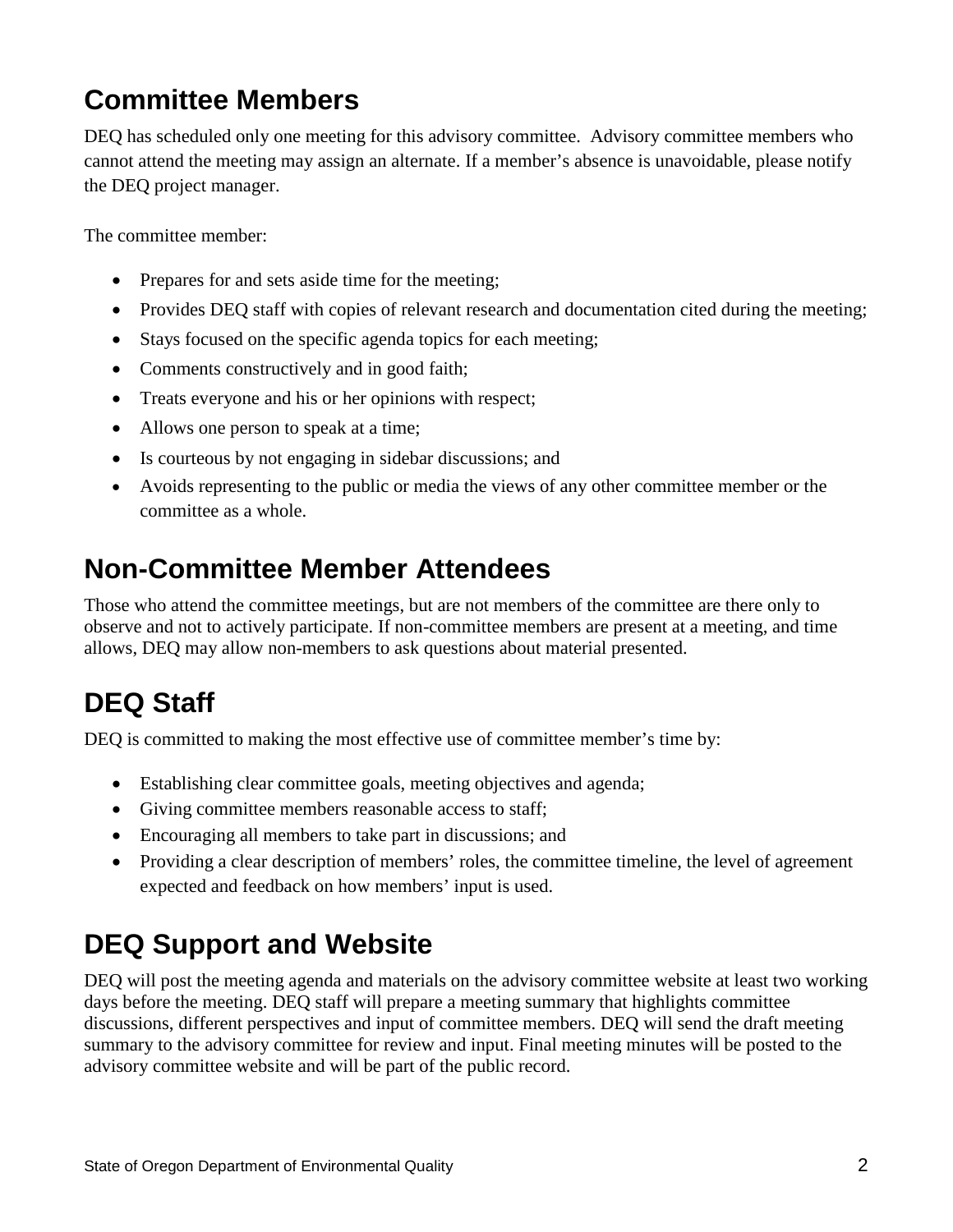The advisory committee charter, a full roster of the committee, meeting agenda, minutes, and background materials will all be located on the advisory committee webpage here: https://www.oregon.gov/deq/Regulations/rulemaking/Pages/rvip2019.aspx.

### <span id="page-5-0"></span>**Committee Meeting**

- 1. The committee meeting will be:
	- open to the public
	- advertised on DEQ's webpage calendar two weeks before the meeting at: DEQ Event [Calendar](http://www.oregon.gov/deq/Pages/Events.aspx)
	- noticed by email to the Air Quality and Rulemaking GovDelivery lists
	- noticed on DEO's Facebook/Twitter account
	- accessible via a call-in number or webinar
- 2. The committee will meet one time at the following address: DEQ, 700 NE Multnomah St., Ste. 600, Portland, OR 97232.
- 3. Meeting materials and agenda will be posted to the advisory committee webpage: [https://www.oregon.gov/deq/Regulations/rulemaking/Pages/rvip2019.aspx.](https://www.oregon.gov/deq/Regulations/rulemaking/Pages/rvip2019.aspx)

#### <span id="page-5-1"></span>**Decision Making**

The committee's discussions will be used by DEQ in forming its draft rule, which will then be proposed for broader public review and comment as part of DEQ's rulemaking process.

When DEQ shares information with the group, DEQ will allow a reasonable time frame for comments.

### <span id="page-5-2"></span>**Membership**

In convening this committee, DEQ selected members that reflect the range of stakeholders both directly and indirectly affected by the proposed Vehicle Inspection Program rule updates and fee increase. Representatives should be able to consider the fiscal and economic impact of the proposed rule revisions on the business or organization they represent.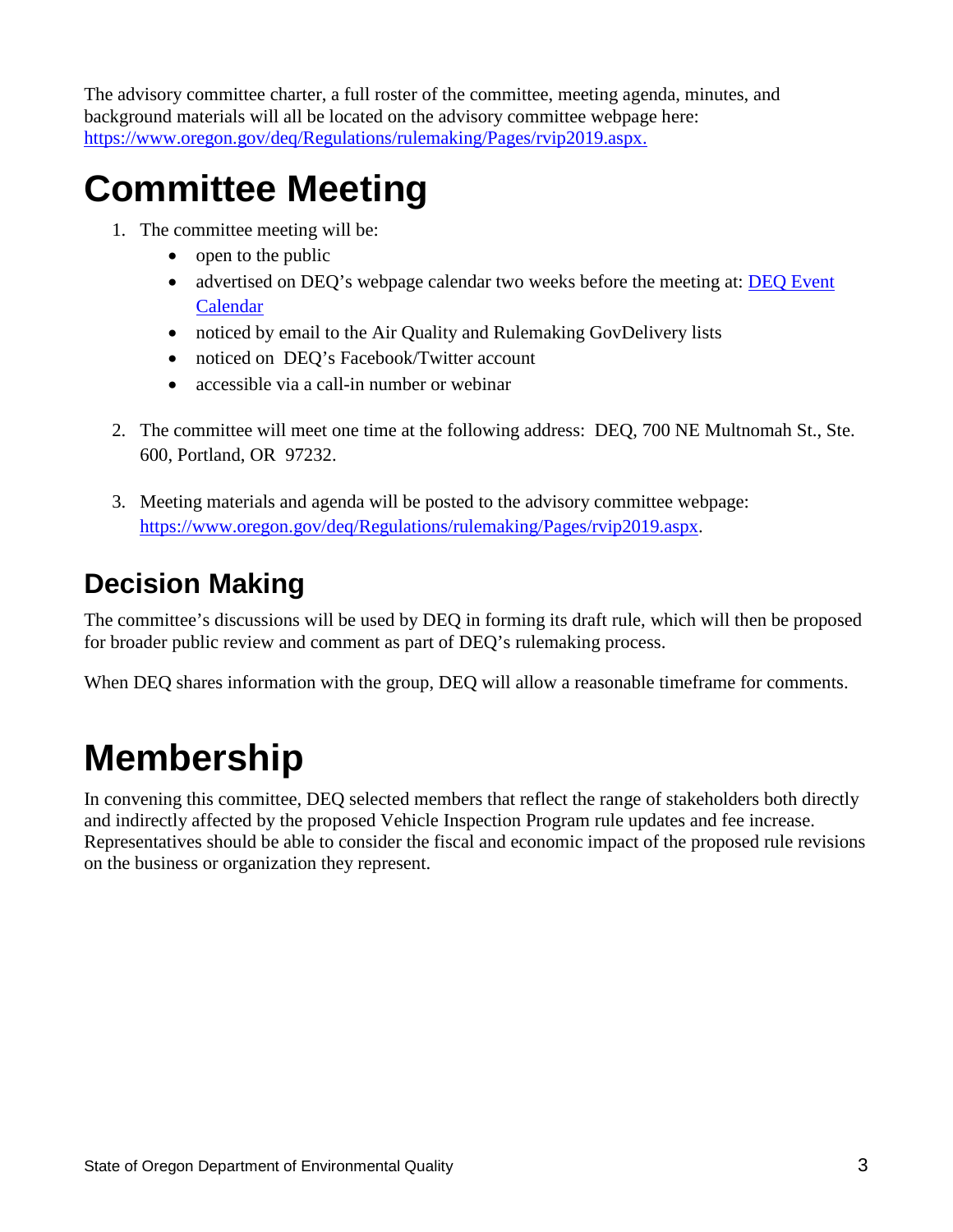| <b>Name</b>                                     | <b>Title</b>                                               | <b>Affiliation</b>                      | <b>Representing</b>                                            |
|-------------------------------------------------|------------------------------------------------------------|-----------------------------------------|----------------------------------------------------------------|
| Katherine Kelly                                 | Comprehensive<br><b>Planning Manager</b>                   | Transportation<br>Planning              | City of Gresham                                                |
| Andrew Bartlett (alternate)                     | Senior Project Manager                                     | City Manager's Office                   | City of Hillsboro                                              |
| <b>Mark Lear</b>                                | Resource and<br>Legislative Manager                        |                                         | City of Portland                                               |
| Chris Deffebach                                 |                                                            | Land Use &<br>Transportation            | <b>Washington County</b>                                       |
| Stephen Williams (alternate)                    | Principal<br><b>Transportation Planner</b>                 | Transportation<br>Planning              | Clackamas County                                               |
| David Silva (alternate)                         | $Fleet + Records$<br>Supervisor                            | Dept. County Assets                     | Multnomah County                                               |
| Nadège Dubuisson                                |                                                            | <b>Health Department</b>                | Multnomah County                                               |
| <b>Mary Peveto</b>                              | President                                                  |                                         | Neighbors for Clean Air                                        |
| Carrie Nyssen                                   | <b>Vice President</b>                                      |                                         | American Lung Association                                      |
| <b>Tracy Olander</b>                            | Sr. Vehicle Policy<br>Analyst                              |                                         | Dept. Motor Vehicles                                           |
| Chris Hagerbaumer<br>Jana Gastellum (alternate) | Deputy Director                                            |                                         | Oregon Environmental<br>Council                                |
| <b>Jim Houser</b>                               | Owner                                                      |                                         | Hawthorne Auto Clinic                                          |
| Luis Brito                                      | Owner                                                      |                                         | John's Auto Care                                               |
| Diane Sparks                                    | <b>Executive Director</b>                                  |                                         | Oregon Independent<br><b>Automobile Dealers</b><br>Association |
| <b>Greg Remensperger</b>                        | <b>Executive Vice</b><br>President                         |                                         | <b>Oregon Auto Dealers</b><br>Association                      |
| Mike Quilty                                     | Chair                                                      |                                         | Rogue Valley Metropolitan<br>Planning Organization             |
| Kathryn Van Natta                               | Director of<br>Government and<br><b>Regulatory Affairs</b> | Northwest Pulp and<br>Paper Association | Oregon Business and<br>Industry                                |